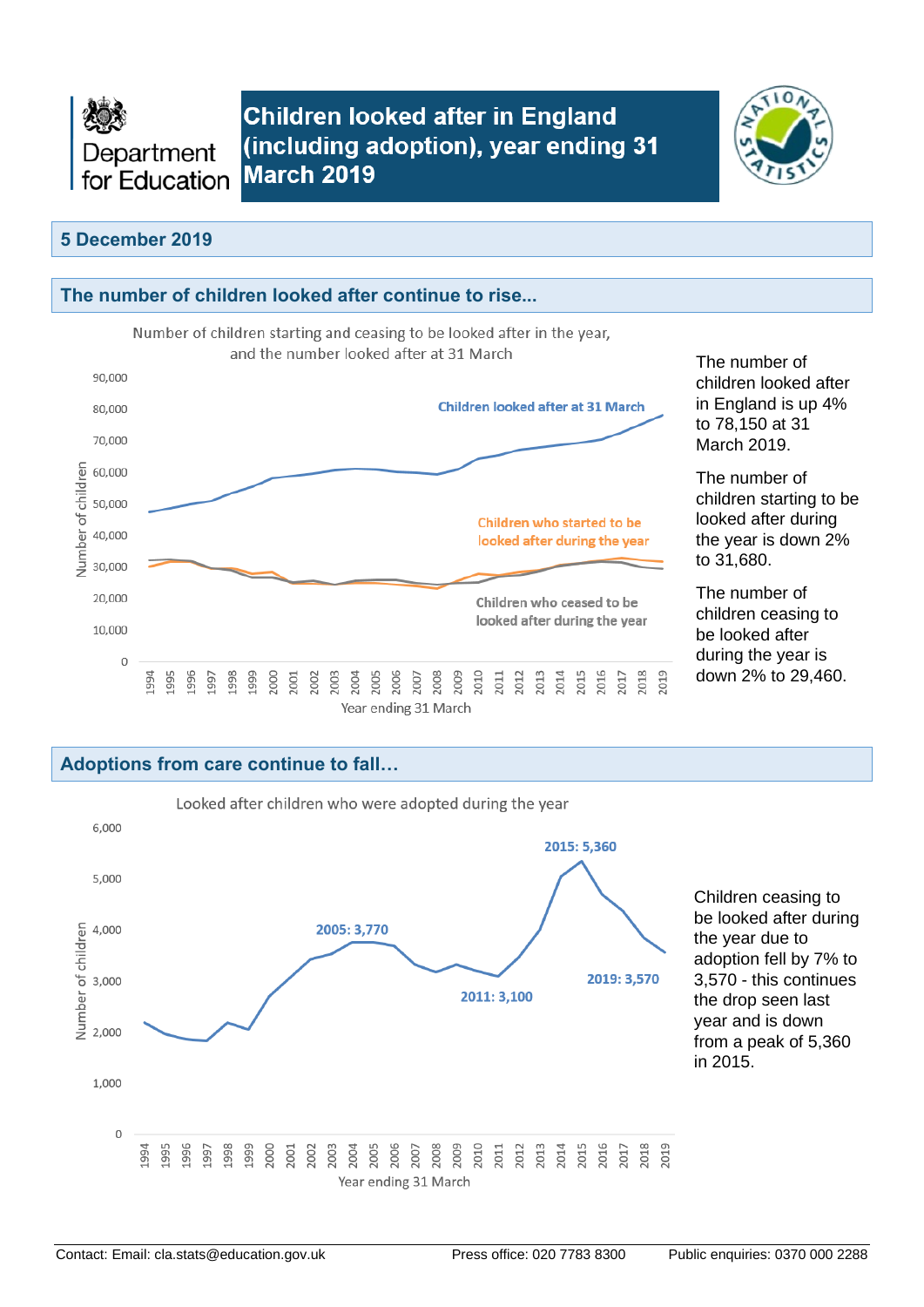# **Contents**

|    | 1. Children looked after by local authorities (Tables A1-A5, C1, C2, D1-D4) 4   |  |
|----|---------------------------------------------------------------------------------|--|
|    |                                                                                 |  |
|    |                                                                                 |  |
|    |                                                                                 |  |
|    |                                                                                 |  |
|    |                                                                                 |  |
|    |                                                                                 |  |
|    |                                                                                 |  |
| 2. | CLA who were missing or away from placement without authorisation (Table G1)9   |  |
| 3. | Health and behavioural outcomes for looked after children (Tables 11-15b) 9     |  |
|    |                                                                                 |  |
|    |                                                                                 |  |
|    |                                                                                 |  |
|    |                                                                                 |  |
|    | 4. Children ceasing to be looked after (incl. adoption) (Tables D1-D4, E1-E5)11 |  |
|    |                                                                                 |  |
|    |                                                                                 |  |
|    |                                                                                 |  |
|    |                                                                                 |  |
|    |                                                                                 |  |
|    |                                                                                 |  |
|    |                                                                                 |  |
|    |                                                                                 |  |
|    |                                                                                 |  |
|    |                                                                                 |  |
|    |                                                                                 |  |
|    |                                                                                 |  |
|    |                                                                                 |  |
|    |                                                                                 |  |
|    |                                                                                 |  |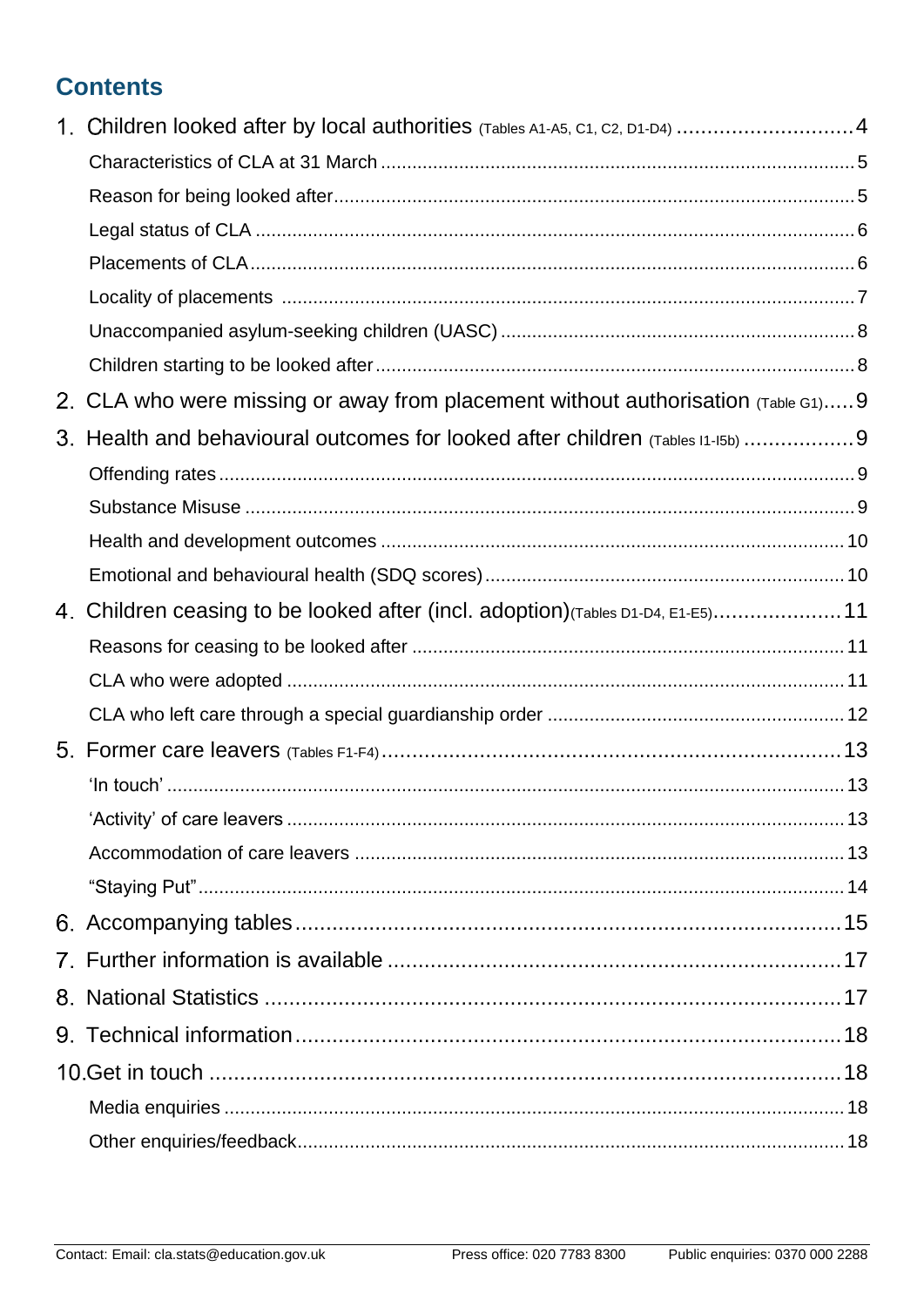#### **About this release**

This statistics publication provides information about looked after children (CLA) in England, including information on:

- characteristics
- placement type
- legal status
- children starting and ceasing to be looked after
- children who go missing or are away from their placement without authorisation
- health and behavioural outcomes
- care leavers (aged 17, 18, 19, 20 and 21 years)

• children who were placed for adoption, who were adopted and the average time between stages of the adoption process

#### **In this publication**

The following tables are included in this publication:

- Children looked after tables (Excel .xls) national and local authority figures
- Underlying data (open format .csv and metadata .txt) which includes local authority level figures

The accompanying CLA statistics guide provides information on the data sources, their coverage and quality and explains the methodology used in producing the data and tables.

#### **Feedback**

We are changing how our releases look and welcome feedback on any aspect of this document at [cla.stats@education.gov.uk.](mailto:cla.stats@education.gov.uk)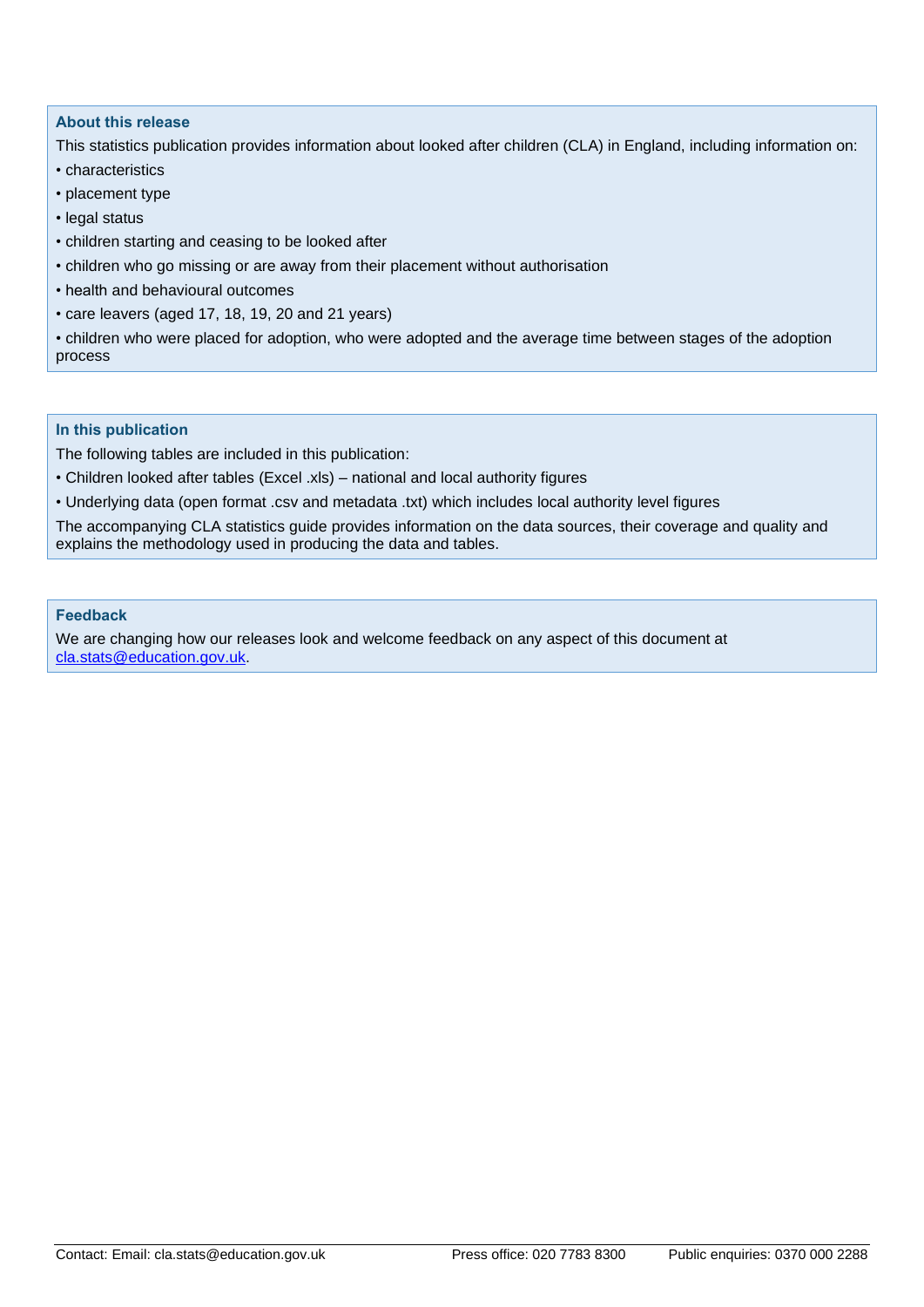# <span id="page-3-0"></span>**1. Children looked after by local authorities** (Tables A1-A5, C1, C2, D1-D4)

Figures relate to the year ending 31 March 2019 unless otherwise stated.

At 31 March, the number of children looked after (CLA) by local authorities in England increased by 4% since 2018 to 78,150 - continuing increases seen in recent years. This is equivalent to a rate of 65 children per 10,000 - up from 64 per 10,000 in 2018 and 60 per 10,000 in 2015.

The number of children starting to be looked after has fallen this year by 2% to 31,680.

The number ceasing to be looked after has fallen this year by 2% to 29,460 after a period of gradual increases and a high of 31,860 in 2016.



**Chart 1: Number of children starting and ceasing to be looked after in the year and numbers at 31 March** England, 1994 to 2019

Source: SSDA903

Under the Children Act 1989, a **child is looked after** by a local authority if he or she falls into one of the following: • is provided with accommodation, for a continuous period of more than 24 hours [Children Act 1989, Section 20 and 21],

• is subject to a care order [Children Act 1989, Part IV], or

• is subject to a placement order.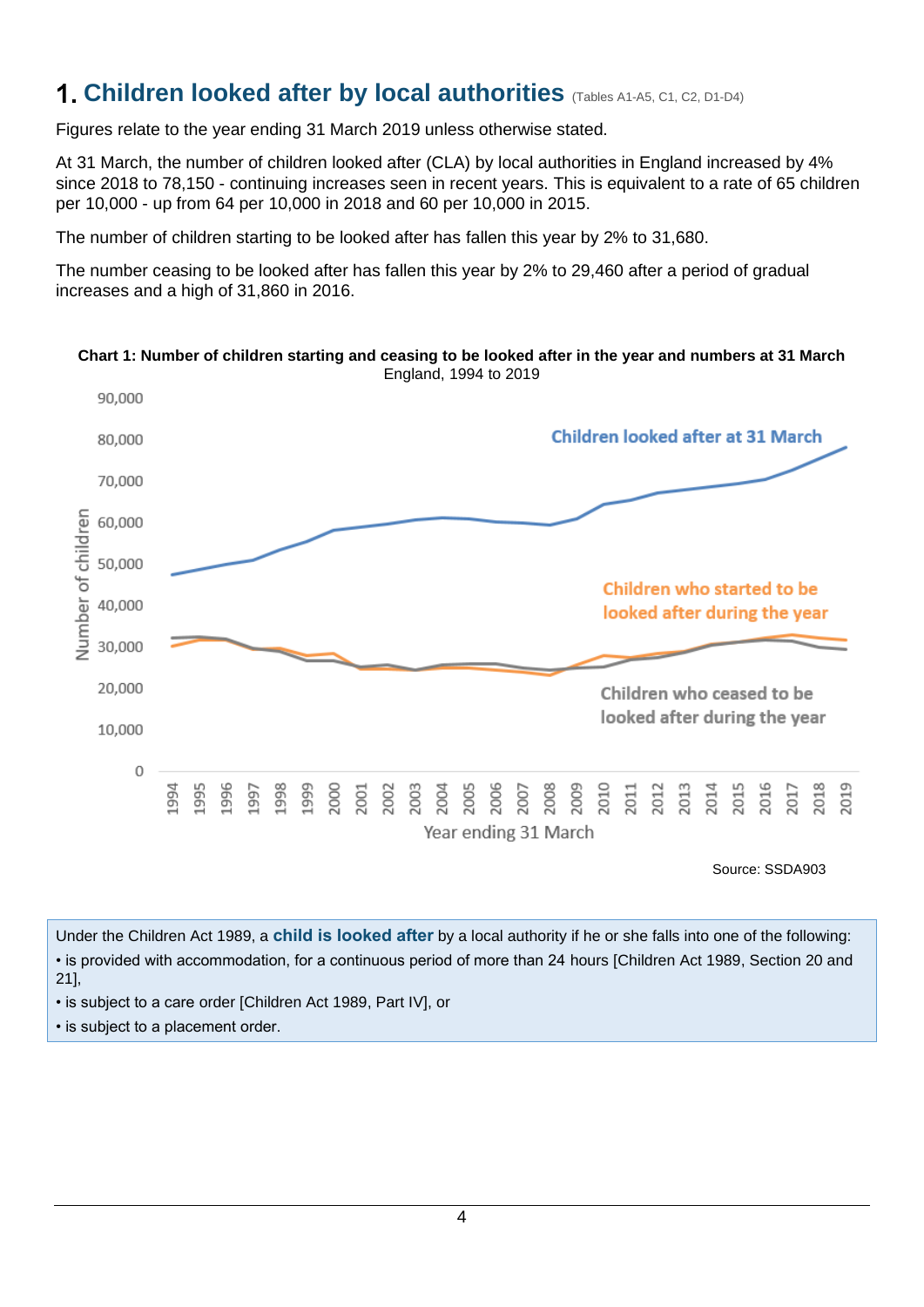#### <span id="page-4-0"></span>**Characteristics of children looked after at 31 March**

Just over half are male (56%) - 44% are female; similar to 2018.

The largest age group (39%) are aged 10-15 years; 24% are aged 16 years and over; 18% are aged 5-9 years, 13% are aged 1-4 years and 5% are aged under 1 year. Over the last 5 years the average age of CLA has been steadily increasing.

The majority are of white ethnicity (74%). 10% were of mixed ethnicity and 8% were of Black or Black British ethnicity. Since 2015, the proportion of CLA of white ethnicity has decreased steadily from 77%. It is likely this slight change is due to the broadly non-white make up of unaccompanied asylum-seeking children (UASC), a group which has recently grown in number.

#### <span id="page-4-1"></span>**Reason for being looked after**

When a child is assessed by children's services their primary need<sup>1</sup> is recorded. There are a range of reasons why a child is looked after including being looked after:

- as a result of or because they were at risk of abuse or neglect 49,570 children the most common reason identified
- primarily due to living in a family where the parenting capacity is chronically inadequate (family dysfunction) - 11,310
- due to living in a family that is going through a temporary crisis that diminishes the parental capacity to adequately meet some of the children's needs (family being in acute stress) - 6,050
- due to there being no parents available to provide for the child 5,410
- due to the child's or parent's disability or illness 4,580
- due to low income or socially unacceptable behaviour  $-1,230$ .



#### **Chart 2: Proportions of CLA by primary need** England, 31 March 2019

Source: SSDA903

<span id="page-4-2"></span><sup>1</sup> Further detail of the primary need codes can be found in appendix  $\overline{A}$  of the children in need census collection guide.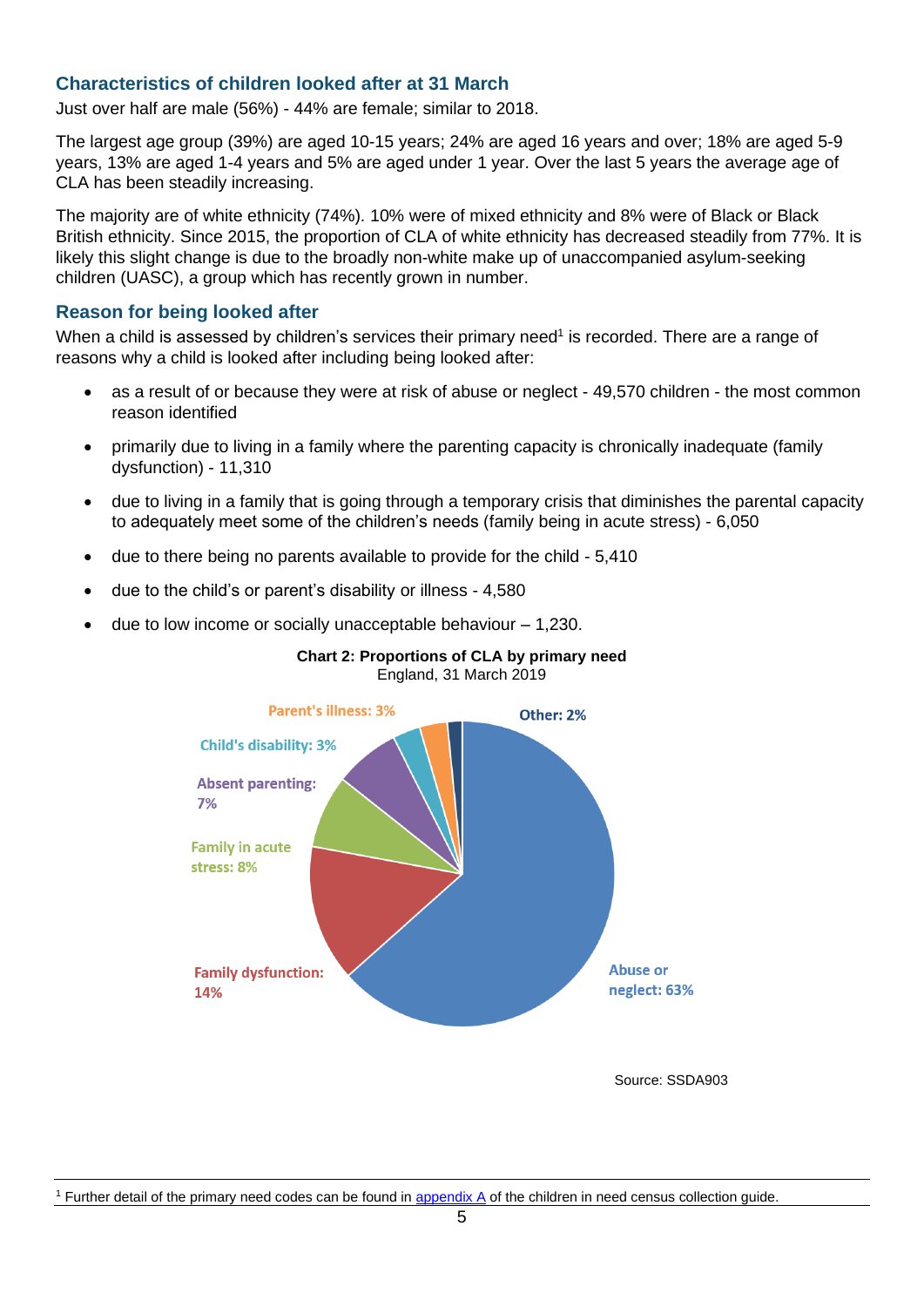# **Legal status of children looked after**

There are different ways for children to be looked after with different legal statuses although most children are looked after under a care order. At 31 March 2019 children were looked after:

- under a **care order** a court order placing a child in the care or supervision of a local authority 75%
- under a **voluntary agreement** this allows a local authority to provide accommodation for a child where there's parental consent, or when no-one with parental responsibility is in place – 18%
- under a **placement order** a court order allowing a local authority to place a child for adoption 7%
- detained for **child protection** or under **youth justice** legal statuses less than 0.5%.

The number of children looked after under a care order has been rising in recent years, and the number looked after under a voluntary agreement under S20 of the Children Act 1989 has been falling.



**Chart 3: Legal status of CLA:** England, 31 March 2015 to 2019

Source: SSDA903

## <span id="page-5-0"></span>**Placements of children looked after**

Most CLA are placed in foster placements (72%); 13% of CLA being placed in a foster placement with a relative or friend and 58% being placed with a foster carer who is not a relative or friend.

The remaining CLA are placed:

- in secure units, children's homes or semi-independent living accommodation (for example, hostels or flats where staff are employed to provide support and advice) - 12%
- placed with parents 7%
- living independently or in residential employment 4%
- placed for adoption 3%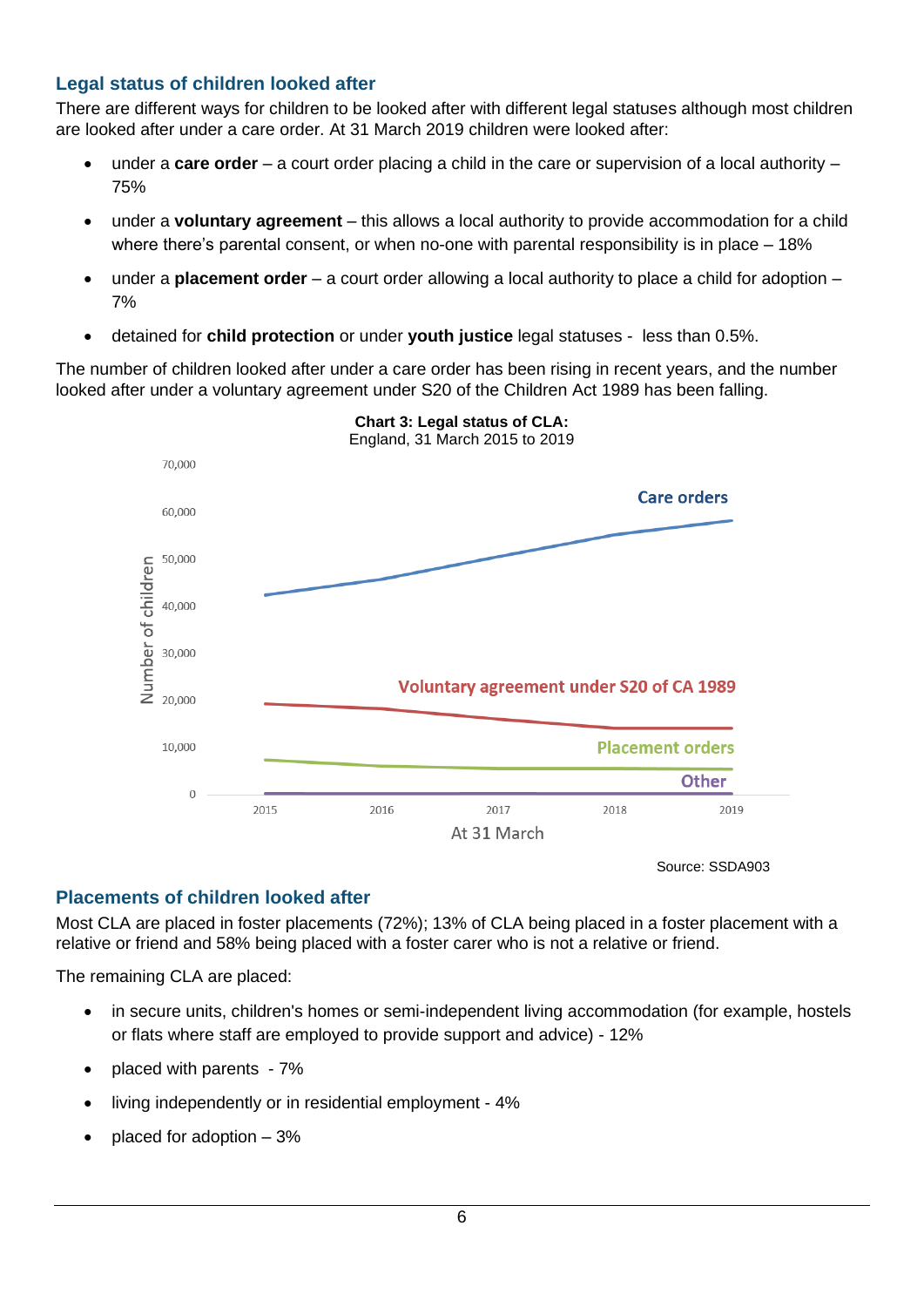There has been a continued slight increase in children placed in 'secure units, children's homes and hostels', and children placed with parents, and a corresponding slight decrease in children in foster placements and placed for adoption.

Placement stability is also important - most CLA (68%) had one placement in the year but 10% had three or more.

### <span id="page-6-0"></span>**Locality of placements**

Local authorities have a general duty to provide accommodation that is within the local area and allows the child to live near their home.

Placements inside the council boundary accounted for 58% of all CLA placements, placements outside the council boundary – 41%. Information is not known for 1% of placements – usually this is to protect the whereabouts of the child.

The majority of CLA (73%) were placed within 20 miles of home but 20% were not. Information for the remaining 7% was not known or not recorded<sup>2</sup>. As expected, location of placement varies by placement type; children placed for adoption are more likely to be placed over 20 miles from home and children placed with parents or in a foster placement are most likely to be placed 20 miles or less from home.



**Chart 4: Placement of CLA:** England, 31 March 2019

<span id="page-6-1"></span><sup>2</sup> This could be for example because the child is an asylum-seeking child and so no home postcode can be reported. However also for reasons of confidentiality, distance and LA of placement are not recorded for some children including some placed for adoption.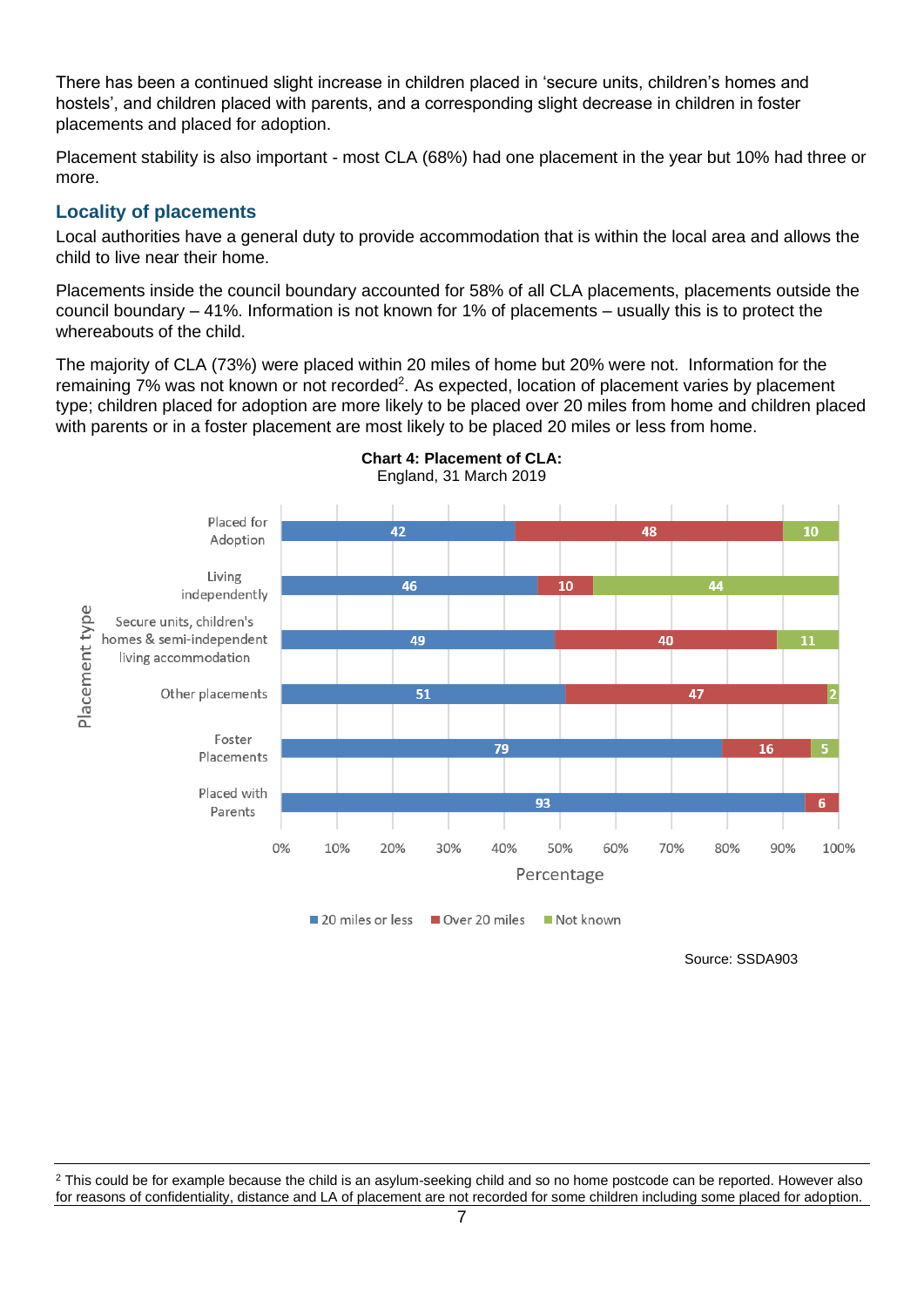### **Unaccompanied asylum-seeking children (UASC)**

**UASC** are children aged under 18, who have applied for asylum in their own right and are separated from both parents and/or any other responsible adult. Local authorities have a legal duty to provide accommodation for these children.

The number of UASC increased by 11% to 5,070 and they represent around 6% of all children looked after in England.

Most UASC are male (90%), 85% are aged 16 and over, and 87% have a primary need of absent parenting.

UASC are not distributed evenly around the country. Local authorities with points of entry to the country, for example Kent and Croydon, have much larger numbers of UASC than other local authorities. However there is a scheme<sup>3</sup> in place to help redistribute UASC across the country.

#### <span id="page-7-0"></span>**Children starting to be looked after**

The number of children starting to be looked after has fallen this year by 2% since 2018 - 31,680 children started to be looked after.

Changes in the characteristics of children starting to be looked after are consistent with the increase in UASC this year – the proportions who are male, aged 16 and over, with a need due to absent parenting have all increased.

Half of children starting to be looked after did so under a voluntary agreement under S20 of the Children Act 1989; care orders accounted for a further 35%. These proportions are both the same as last year which suggests the recent increase in care orders and corresponding decrease in voluntary agreements may be stabilising.

<span id="page-7-1"></span>Fewer children starting to be looked after are in a foster placement, 68% down from 78% in 2015. 10% were placed in 'secure units, children's homes and semi-independent living accommodation', 7% were placed with parents and 7% placed in other placements in the community.

<sup>3</sup> The [National Transfer Scheme](https://www.gov.uk/government/publications/unaccompanied-asylum-seeking-children-interim-national-transfer-scheme) came into force on 1 July 2016. This is a voluntary agreement made between local authorities to ensure a fairer distribution of UASC across the UK, so any LA does not face unmanageable responsibilities accommodating and looking after unaccompanied children simply by virtue of being the point of arrival in the UK.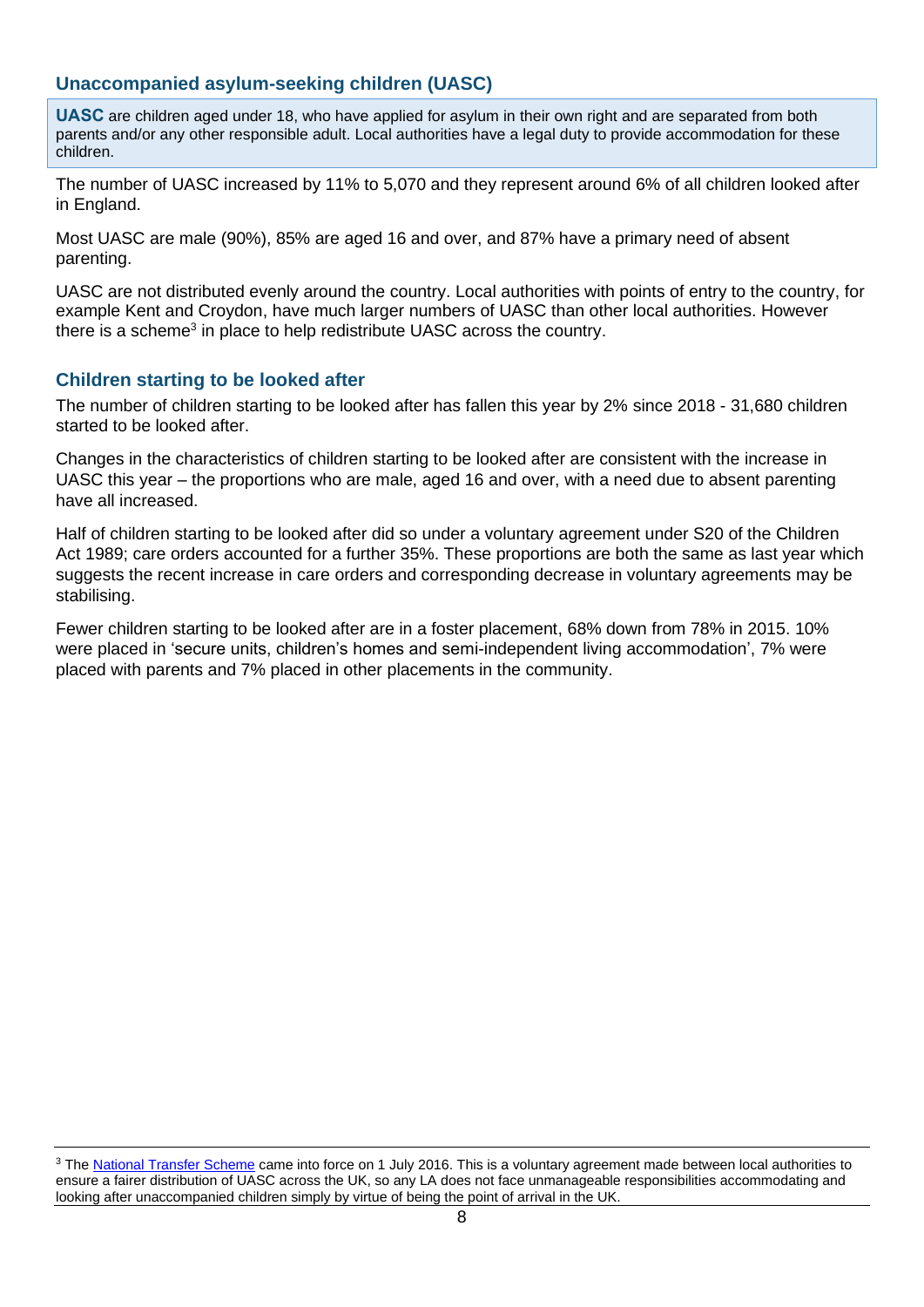# **CLA who were missing or away from placement without**

**authorisation** (Table G1)

A child is **missing from care** if they're not at their placement or the place they're expected to be (for example, school) and their whereabouts is not known.

If their whereabouts is known but the carer has concerns or the incident has been notified to the local authority or the police, then the child is **away from placement without authorisation**.

These figures are published as additional tables of official statistics alongside this National Statistics release due to concerns about the quality of the data. An increasing number of local authorities do not use the away without authorisation category as their figures align with local police reporting.

Additional context provided by local authorities suggests figures for missing are over-reported by around 3% in 2017, 8% in 2018 and 10% in 2019 so the true number of children with a missing incident is likely to have increased much more modestly than the published numbers suggest.

**Figures should not be compared across local authorities or between years**.

Missing incidents were reported for 11% of CLA (11,830 children) in 2019. There were 73,470 missing incidents - an average (mean<sup>4</sup>) of 6.2 missing incidents per child who went missing. The average (median<sup>5</sup>) number of days per missing incident was 1 day.

The largest proportion of missing incidents were from 'secure units, children's homes and semiindependent living arrangements' (50%), however this is likely because more older children are placed in these settings and older children are more likely to go missing. 27% of missing incidents were from foster placements and 19% from CLA who were living independently.

Away without authorisation incidents were reported for 3% of CLA (3,650 children).

# <span id="page-8-0"></span>**3. Health and behavioural outcomes for looked after children** (Tables 11-15b)

Figures relate to the 54,590 CLA at 31 March 2019 who had been looked after for at least 12 months in the year unless otherwise stated.

## <span id="page-8-1"></span>**Offending rates**

Information on offending rates is collected for children aged 10 years or over who were CLA for at least 12 months at 31 March – 38,110 children in 2019. Of these, the proportion convicted or subject to youth cautions or youth conditional cautions during the year was 3%, down from 5% in 2017.

#### <span id="page-8-2"></span>**Substance Misuse**

**Substance misuse** is defined as 'intoxication by (or regular excessive consumption or and/or dependence on) psychoactive substances, leading to social, psychological, physical or legal problems. It includes problematic use of both legal and illegal drugs (including alcohol when used in combination with other substances).

'Substance' refers to both drugs and alcohol but not tobacco.

CLA identified as having a substance misuse problem – 4%, the same as in 2018 and 2017.

Substance misuse is slightly more common in males  $-4\%$ , compared to 3% of females.

<span id="page-8-3"></span>An intervention was received for 46% of children who were identified as having a substance misuse problem.

<sup>4</sup> The arithmetic mean, i.e. the sum of the values divided by the number of values.

<sup>5</sup> The median, or middle value when all values are ordered from lowest to highest.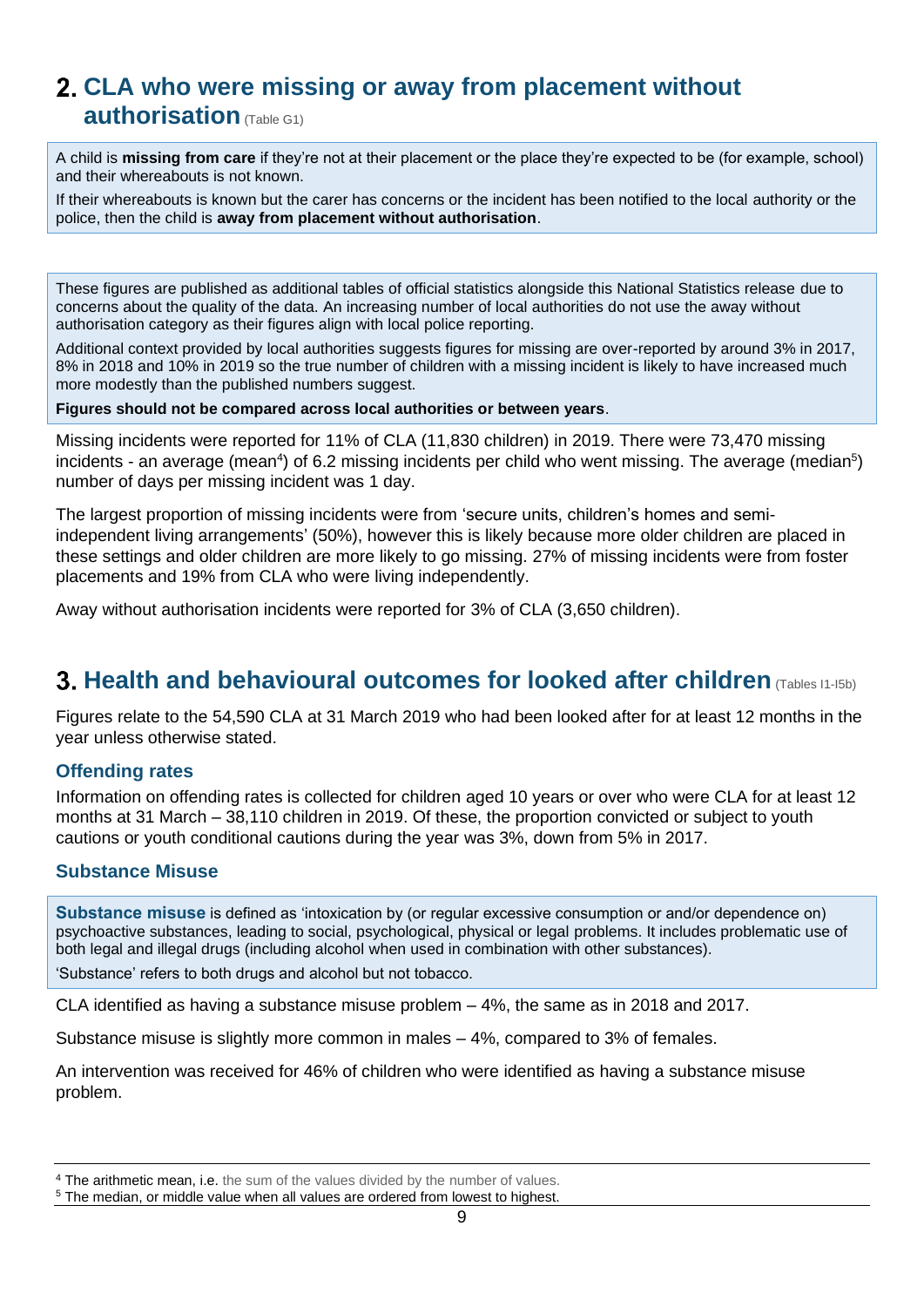### **Health and development outcomes**

**Immunisations up to date** reports whether the child has had all the immunisations that a child of their age should have received. It includes immunisations which should have been given before the child became looked after.

All children covered in this cohort can be expected to have their **teeth checked by a dentist**, even very young children. Children who have declined to have their teeth checked are recorded as not having received a dental check.

**Health assessments** must be carried out by a doctor or other suitably qualified professional twice a year for those under 5 years of age. Both these assessments must be carried out in order for the annual assessment requirement to be satisfied for under 5s. For those aged 5 or over, a single annual assessment fulfils the requirement. Children who decline to have a health assessment are reported as not having received an annual assessment.

For more information see the [children looked after data collection guide.](https://www.gov.uk/government/publications/children-looked-after-return-2017-to-2018-guide)

Most CLA are up to date with their health care with:

- reported as being up to date with their immunisations 87%, up slightly from 85% in 2018
- reported as having had their annual health assessment 90%, up slightly from 88% in 2018
- reported as having had their teeth checked by a dentist 85%, up slightly from 84% in 2018
- Under 5s (6,150 children) reported as having development assessments up to date 88%, up from 85% in 2018.

Older children were less likely to be up to date with immunisations – particularly older males – but this could be influenced by the relatively large number of UASC in this category for whom immunisation history may not be known.

## <span id="page-9-0"></span>**Emotional and behavioural health (SDQ scores)**

**Strengths and Difficulties Questionnaire (SDQ) scores** This describes the emotional and behavioural health of CLA, as recorded by a main carer in the strengths and difficulties questionnaire (SDQ). The SDQ is a short behavioural screening questionnaire. Its primary purpose is to give social workers and health professionals information about a child's wellbeing. A score of 0 to 13 is considered normal, 14 to 16 is borderline, and 17 to 40 is a cause for concern. For further information see the [children looked after data collection guide.](https://www.gov.uk/government/publications/children-looked-after-return-2017-to-2018-guide)

For children aged 5 to 16 years looked after at 31 March 2019 for at least 12 months (41,140 children), 78% had a reported SDQ score with an average score of 14.2 – the same as 2018. Of these:

- 49% had 'normal' emotional and behavioural health (same as 2018)
- 13% had 'borderline' scores (12% in 2018)
- 39% had scores which were a cause for concern (same as 2018).

Across almost all ages, boys are more likely to have scores which were a cause for concern.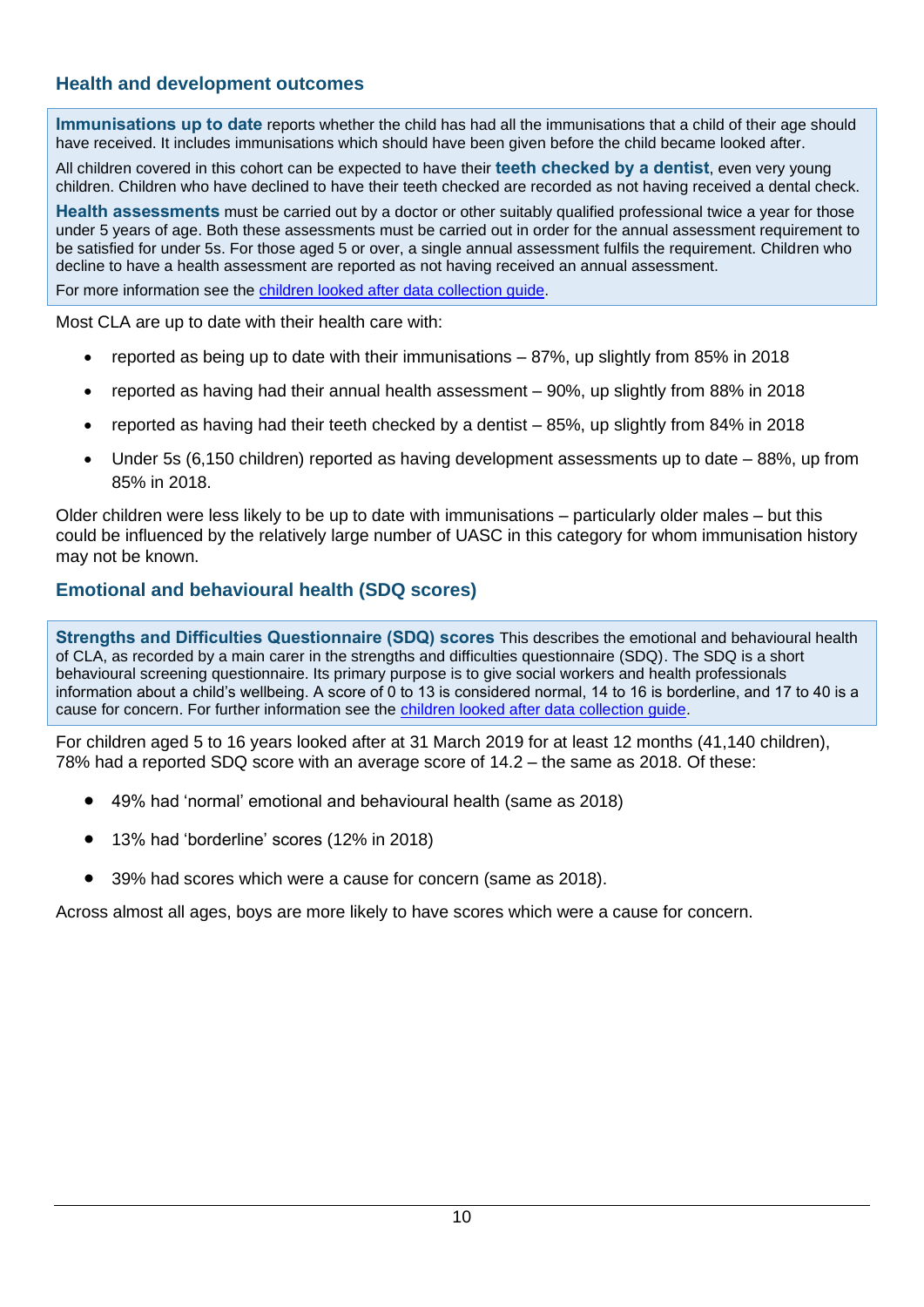# <span id="page-10-0"></span>**Children ceasing to be looked after (inc adoption)**(Tables D1-D4, E1-E5)

Figures relate to the year ending 31 March 2019 unless otherwise stated.

29,460 children ceased being looked after, a decrease of 2% on 2018.

### <span id="page-10-1"></span>**Reasons for ceasing to be looked after**

Reasons for ceasing to be looked after include:

- $\bullet$  returning home to live with parents  $-30\%$
- moving into independent living (with or without support) 16%
- special guardianship orders (a private law order where an individual is appointed as the child's special guardian) – 13%
- being adopted 12%

The proportion of children ceasing who were male, and who ceased on their 18th birthday have both been increasing, likely to be influenced by UASC reaching 18 years of age and leaving the care system. 32% of children ceasing to be looked after left on their 18th birthday, up from 23% in 2015.

The average duration of a period of care for children who ceased to be looked after was 808 days (just under 2 years and 3 months). This had been decreasing slightly, in 2017 it was down 25 days on 2015. However, since 2017 the average duration has since increased by 50 days, so children are being looked after for longer.

#### <span id="page-10-2"></span>**Children looked after who were adopted**

The number of CLA who were adopted has fallen by 7% since 2018 to 3,570. Adoptions have been falling, down from 5,360 in 2015.



Source: SSDA903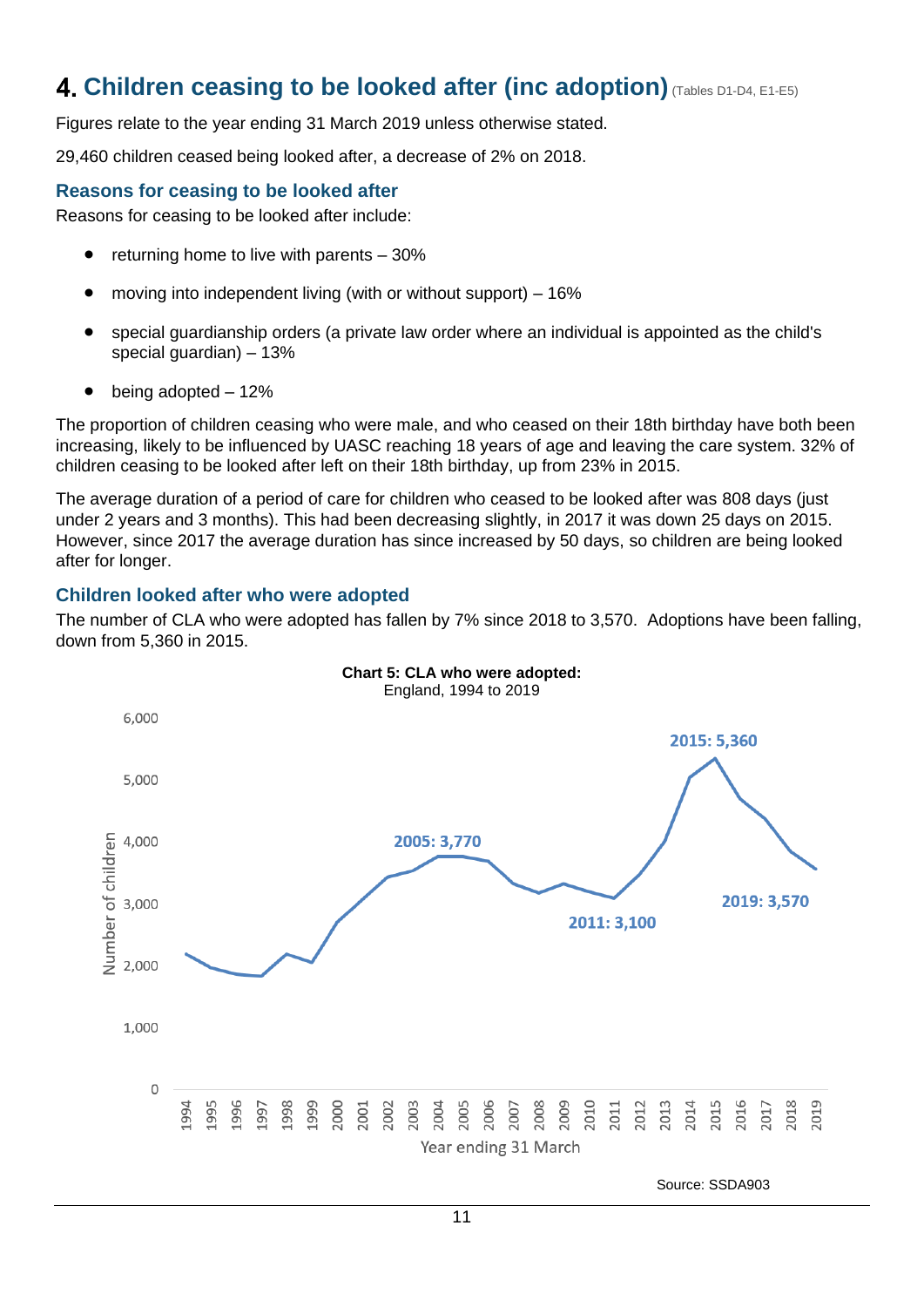The average time between entry into care and adoption is 1 year and 11 months, the same as 2018 and down from 2 years and 3 months in 2015 and 2016. The reduction has been at two stages as:

- the time to decision to place a child for adoption following entry to care is down from 8 months in 2015 to 6 months in 2019
- the time between the decision to place for adoption and matching of child and adopters is down from 10 months in 2015 to 8 months in 2019.

The average time from entry to care and adoption varies by the age of the child at the start of the period of care with older children tending to wait slightly longer. The average (mean) age on starting the final period of care is 1 year and 2 months; the average (mean) age at adoption is 3 years and 1 month.

The duration of the final period of care for children adopted was less than 2 years for 66% of children, compared to 52% in 2015.



**Chart 6: CLA who were adopted, duration of stages of adoption (in months)**  England, 2015 and 2019

Source: SSDA903

#### <span id="page-11-0"></span>**Children looked after who left care through a special guardianship order**

Figures relate to the year ending 31 March 2019 unless otherwise stated.

Children ceasing to be looked after through a special guardianship order (SGO)<sup>6</sup> increased by 11% to 3,830. Most SGOs were to relatives or friends – 90% - the remainder were largely to former foster carers – 9%.

The average (mean) age at SGO decreased to 5 years and 7 months, down from 5 years and 10 months in 2018, (but similar to 2017).

<sup>&</sup>lt;sup>6</sup> See [special guardianship statutory guidance](https://www.gov.uk/government/publications/special-guardianship-guidance) for more information.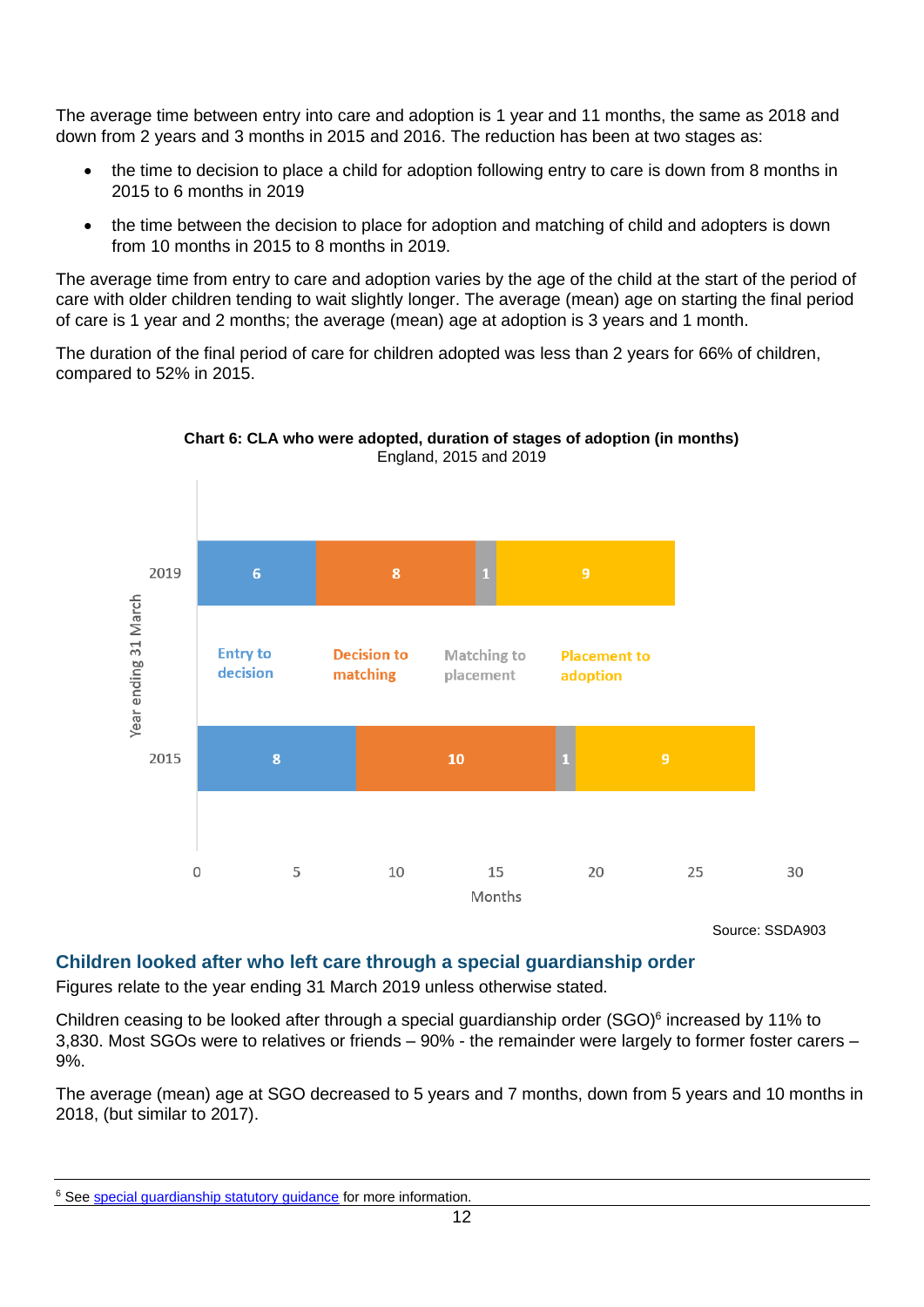# <span id="page-12-0"></span>**5. Former care leavers (Tables F1-F4)**

Figures relate to the year ending 31 March 2019 unless otherwise stated.

#### **Data collected on care leavers**

Local authorities provide information about children who were previously looked after, who turned 17 to 21 in the year. These were CLA for at least 13 weeks after their 14<sup>th</sup> birthday, including some time after their 16<sup>th</sup> birthday.

#### <span id="page-12-1"></span>**'In touch'**

Local authorities are expected to stay in touch<sup>7</sup> with care leavers and provide statutory support to help the care leaver transition to living independently. Local authorities were in touch with 75% of 17-year olds, 93% of 18-year olds and 89% of 19 to 21-year old care leavers.

#### <span id="page-12-2"></span>**'Activity' of care leavers<sup>8</sup>**

For 17-year olds, 34% were known to be in education, 15% in training or employment and 27% were not in employment, education or training (NEET). Information was known for 76% of 17-year olds.

For 18-year olds, 46% were known to be in education, 18% in training or employment and 30% were NEET. Information was known for 94% of 19-21-year olds.

For 19 to 21-year olds, 6% were known to be in higher education, 21% were in other education, 25% were in training or employment and 39% were NEET (compared to around 12%<sup>9</sup> of all young people aged 19 to 21 years). Information was known for 91% of 19-21-year olds.

#### <span id="page-12-3"></span>**Accommodation of care leavers**

Information on accommodation of care leavers is broadly similar to last year. The detail is in tables F1 to F4 however:

17-year-old care leavers were accommodated:

- with parents  $-43%$ ,
- $\bullet$  in custody  $-10\%$
- in semi-independent transitional accommodation 7%

18-year-old care leavers were accommodated:

- in semi-independent transitional accommodation  $-27\%$ .
- with former foster carers  $-20\%$ ,
- living independently 13%
- with parents or relatives  $-12%$ .

19 to 21-year-old care leavers were accommodated:

- living independently 35%
- in semi-independent transitional accommodation 14%
- with parents or relatives 11%
- with former foster carers  $-8\%$

<sup>&</sup>lt;sup>7</sup> To be counted as 'in touch', there should be contact between the local authority and the young person around 3 months before and one month after the young person's birthday.

<sup>&</sup>lt;sup>8</sup> In a small number of cases, whilst the local authority may not be in touch with the care leaver, they may still be certain of their activity, for example being posted abroad in the armed services, in which case the information can be reported. <sup>9</sup> Taken from [NEET statistics annual brief 2018.](https://www.gov.uk/government/statistics/neet-statistics-annual-brief-2018)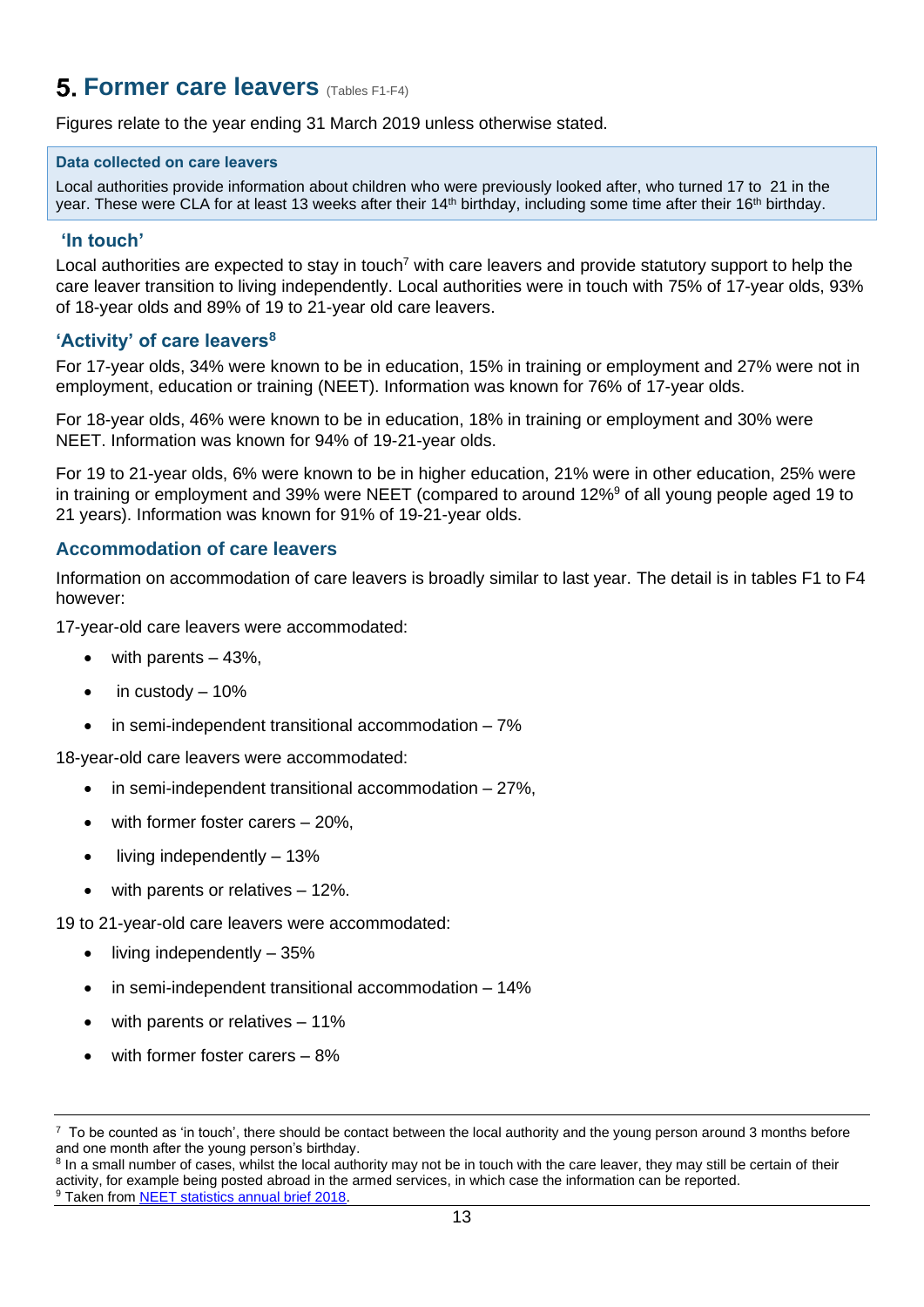Information on whether care leaver accommodation is suitable can be used to monitor whether they are receiving the support they need to make a successful transition to adulthood. However, there are no hard and fast rules on whether accommodation is deemed 'suitable'; the decision will depend on the circumstances of the individual case.

**Table 1: Percentage of care leavers living in suitable accommodation, by age group Year ending 31 March 2019**

| Age             |     | In suitable <sup>10</sup> accommodation $\parallel$ In unsuitable <sup>11</sup> accommodation | Not known <sup>12</sup> |
|-----------------|-----|-----------------------------------------------------------------------------------------------|-------------------------|
| 17-year olds    | 64% | 13% <sup>13</sup>                                                                             | 23%                     |
| 18-year olds    | 89% | 5%                                                                                            | 6%                      |
| 19-21-year olds | 85% | 6%                                                                                            | 9%                      |

### <span id="page-13-0"></span>**"Staying Put"**

19- and 20-year olds who ceased to be looked after on their 18th birthday, and who were still living with their former foster carers ('Staying Put') stayed at 26%, the same as in 2018. Children who ceased to be looked after in a foster placement aged 18, who remained with their foster carers 3 months after their 18th birthday – 57%, up from 55% in 2018 and 51% in 2017.

<sup>&</sup>lt;sup>10</sup> Accommodation is to be regarded as suitable if it provides safe, secure and affordable provision for young people.

<sup>&</sup>lt;sup>11</sup> Accommodation that clearly exposes the person to risk of harm or social exclusion by reason of its location or other factors is 'unsuitable'.

 $12$  Either because the local authority is not in touch, or the young person has refused contact or no longer requires services.

<sup>&</sup>lt;sup>13</sup> 10% were in custody which is always deemed unsuitable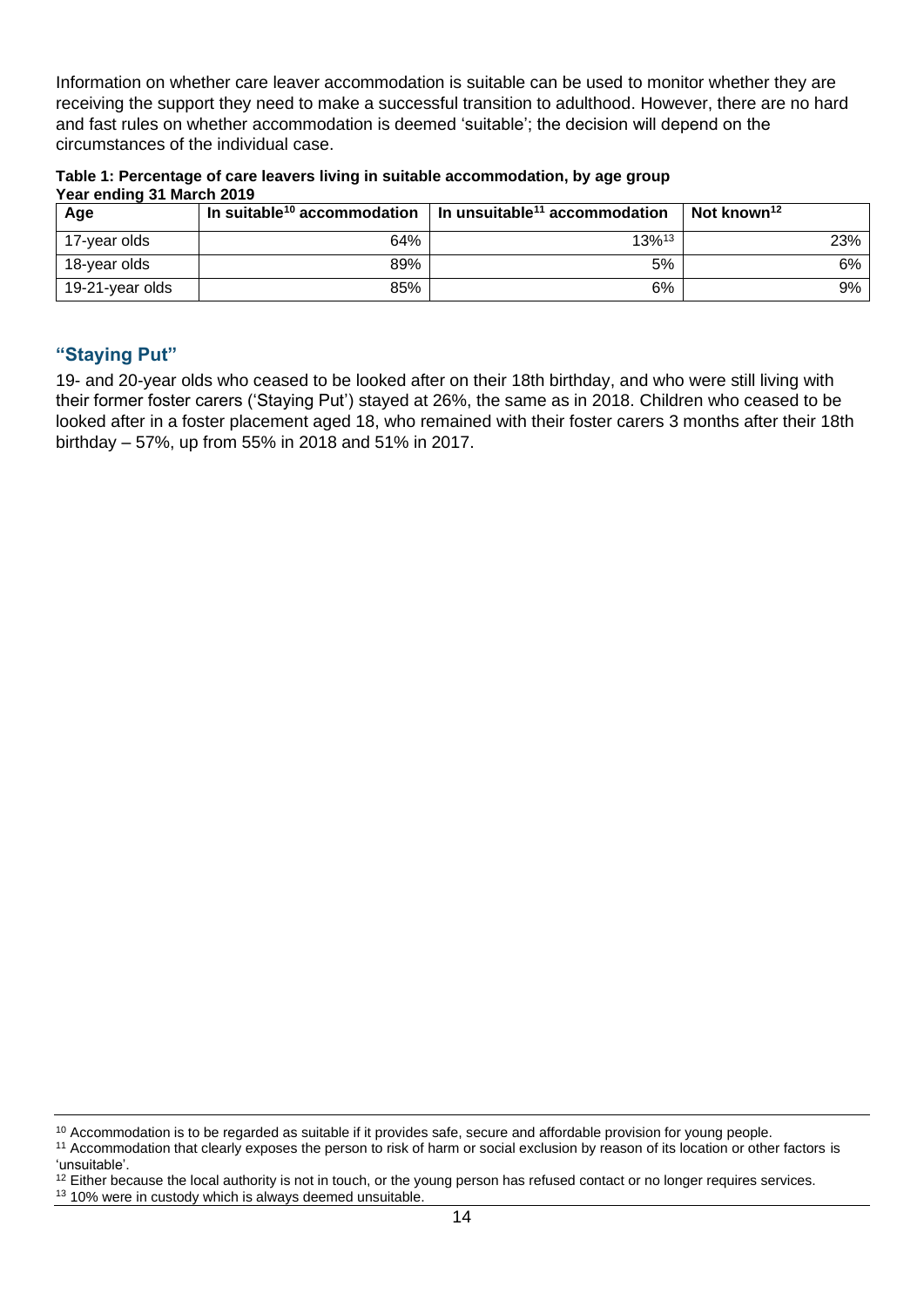# <span id="page-14-0"></span>**Accompanying tables**

The following tables are available on the [department's statistics website:](https://www.gov.uk/government/collections/statistics-looked-after-children)

#### **National tables**

- A1 Children looked after at 31 March by gender, age at 31 March, category of need, ethnic origin, legal status and motherhood status, 2015 to 2019
- A2 Children looked after at 31 March by placement, 2015 to 2019
- A3 Unaccompanied asylum-seeking children looked after at 31 March, by gender, age at 31 March, category of need and ethnic origin, 2015 to 2019
- A4 Children looked after at 31 March 2019 by distance between home and placement and locality of placement
- A5 Children looked after at 31 March 2019 by placement, placement location and placement provider
- B1 Children looked after at any time during the year ending 31 March and those looked after continuously for at least 12 months at 31 March by gender, age at 31 March, placement and ethnic origin, 2015 to 2019
- B2 Number of new placements for children looked after during the year by locality of placement and distance between home and placement, 2019
- B3 Duration of placements ceasing in the year ending 31 March 2019
- B4 Reason for placement change for children who moved placement in the year ending 31 March 2019
- C1 Children who started to be looked after during the years ending 31 March by gender, age on starting, category of need, ethnic origin, legal status and previous permanence arrangement, 2015 to 2019
- C2 Children who started to be looked after during the years ending 31 March by placement, 2015 to 2019
- D1 Children who ceased to be looked after during the years ending 31 March by gender, age on ceasing, reason episode ceased, legal status, category of need and ethnic origin, 2015 to 2019
- D2 Children who ceased to be looked after during the years ending 31 March by placement on ceasing, 2015 to 2019
- D3 Children who ceased to be looked after during the years ending 31 March by duration of latest period of care and average duration of latest period of care in days, 2015 to 2019
- D4 Children who ceased to be looked after during the year ending 31 March 2019 by number of periods of care in care history, number of placements in period of care and age on ceasing
- E1 Children looked after who were adopted during the year ending 31 March by gender, age at adoption, ethnic origin, category of need, final legal status, duration of final period of care and age on starting final period of care, 2015 to 2019
- E2 Children looked after who were adopted during the year ending 31 March by average time between the different stages of the adoption process and age at start of period of care, 2015 to 2019
- E3 Children looked after who were adopted during the years ending 31 March by number of adopters, legal status of adopters and by gender of adopters, 2015 to 2019
- E4 Children for whom the local authority has made the decision that the child should be placed for adoption, those placed and waiting for adoption and children where the decision to place for adoption has been reversed, 2015 to 2019
- E5 Children looked after who were the subject of a special guardianship order during the years ending 31 March by gender, age on ceasing to be looked after, ethnic origin, category of need, final legal status, duration of final period of care and age on starting final period of care, 2015 to 2019
- F1 Care leavers now aged 19, 20 and 21 years old by gender, contact with the local authority and activity and former UASC status, 2017 to 2019
- F2 Care leavers now aged 19, 20 and 21 years old by accommodation, 2017 to 2019
- F3 Care leavers aged 17 and 18 years old by gender, contact with the local authority and activity and former UASC status, 2017 to 2019
- F4 Care leavers aged 17 and 18 years old by accommodation, 2017 to 2019
- H1 Children looked after at 31 March and children who started, ceased and were adopted during the years ending 31 March 1994 to 2019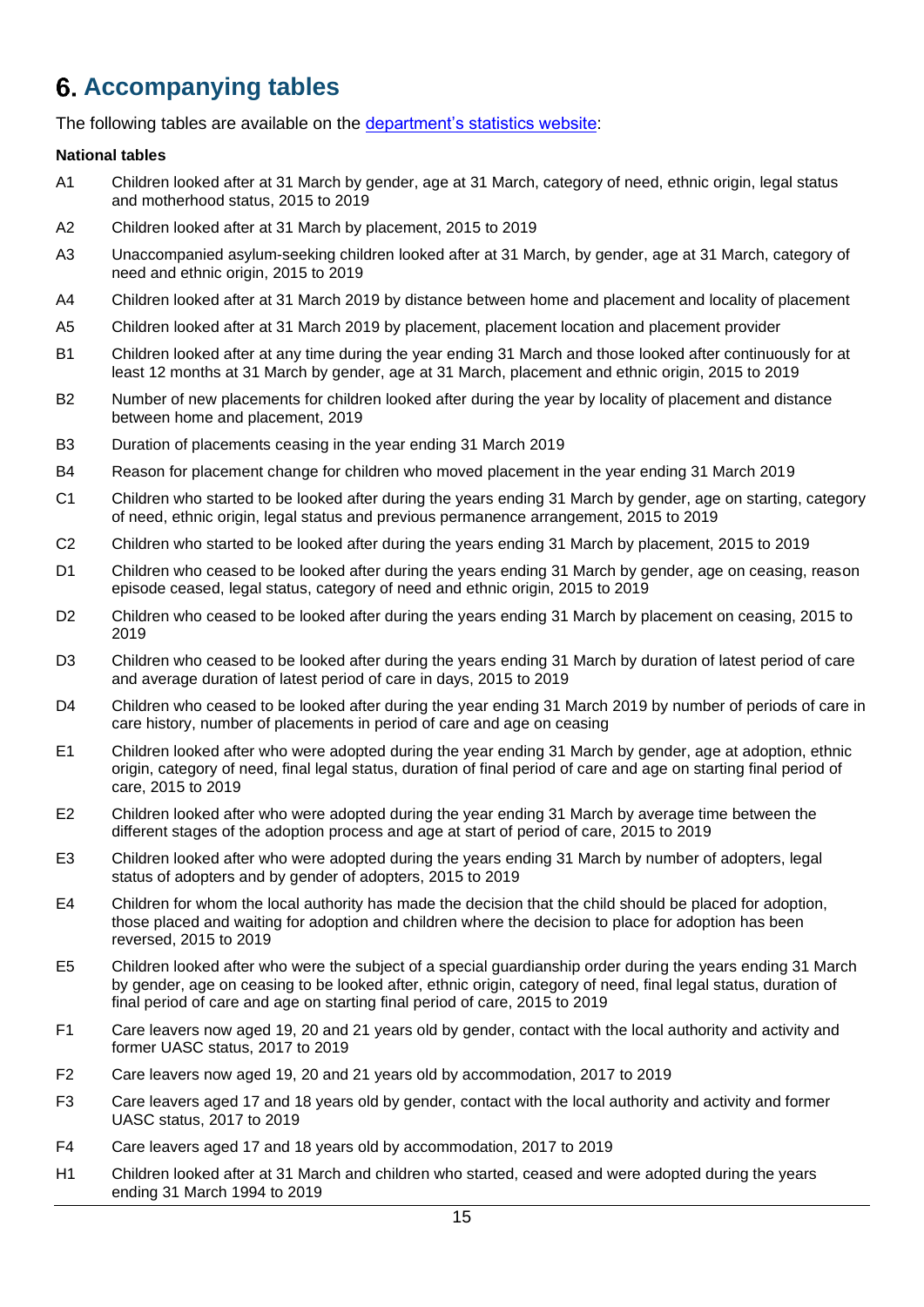- I1 Offending by children who have been looked after continuously for at least twelve months, by age and gender, 2017 to 2019
- I2 Substance misuse by children who have been looked after continuously for at least twelve months, by age and gender, 2017 to 2019
- I3 Health care of children who have been continuously looked after for at least twelve months, by age and gender, 2017 to 2019
- I4 Development assessments for children aged 4 or under who have been looked after continuously for at least twelve months, by age and gender, 2017 to 2019
- I5a Emotional and behavioural health of looked after children average score for children looked after at 31 March for whom a Strengths and Difficulties Questionnaire (SDQ) score was received, 2019
- I5b Emotional and behavioural health of looked after children for whom a strengths and difficulties questionnaire (SDQ) was received, by gender, 2017 to 2019

#### **Local authority and regional tables**

- LAA1 Children looked after at 31 March 2015 to 2019
- LAA4 Children looked after at 31 March, who were unaccompanied asylum-seeking children (UASC) during the year, 2015 to 2019
- LAB1 Children looked after at any time during the year ending 31 March and those looked after exclusively under a series of short-term placements, 2015 to 2019
- LAC1 Children who started to be looked after during the year ending 31 March 2015 to 2019
- LAD1 Children who ceased to be looked after during the year ending 31 March 2015 to 2019
- LAE1 Children who ceased to be looked after due to adoption during the year ending 31 March 2015 to 2019
- LAF2a Care leavers now aged 19, 20 and 21 by activity, 2019
- LAF2b Care leavers aged 17 and 18 by activity, 2019
- LAF4a Care leavers now aged 19, 20 and 21 by suitability of accommodation, 2019

LAF4b Care leavers aged 17 and 18 by suitability of accommodation, 2019

#### **Additional tables: Official statistics on children who were missing or away from placement without authorisation**

- G1 Children looked after who were missing or away from placement without authorisation, 2015 to 2019
- LAG1 Children looked after who were missing or away from placement without authorisation, LA level, 2019

When reviewing the tables, please note that:

#### • **Rounding Conventions**

The National Statistics Code of Practice requires that reasonable steps should be taken to ensure that all published or disseminated statistics produced by the DfE protect confidentiality. National figures have been rounded to the nearest 10. For confidentiality purposes, small numbers have been replaced in the published tables by a 'c'. To ensure the suppressed number cannot be identified by simple arithmetic secondary suppression may be required. Where any number is shown as zero (0), the original figure submitted was zero (0). The following convention has been used:

- "." means not applicable
- ".." means not available
- "-" means negligible used to represent a percentage below 0.5%

#### • **UK Comparability of Looked-After Children's Statistics**

Data is collected and published independently by each of the 4 countries in the UK. Although there are similarities between the data collected by the 4 nations, there are also differences, which may be down to different policies and legislation, and differing historical data collections.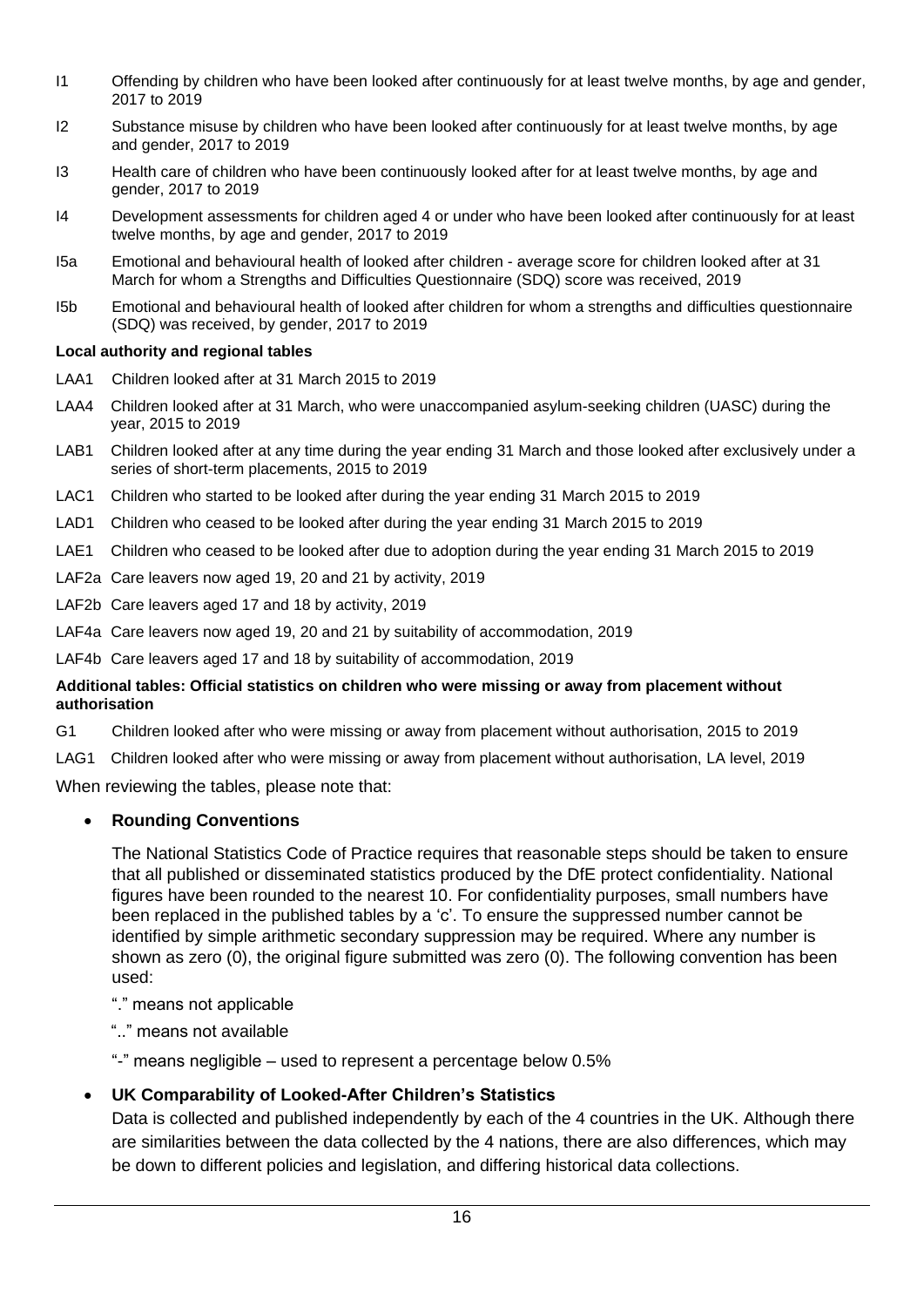# • **Population Estimates**

Population estimates are used to calculate rates per 10,000 children under the age of 18 published in Table A1 and LAA1. These are calculated using the appropriate mid-year population estimates (June 2019) supplied by the [Office for National Statistics](https://www.ons.gov.uk/peoplepopulationandcommunity/populationandmigration/populationestimates) (ONS).

# <span id="page-16-0"></span>**Further information is available**

- **Outcomes for looked after children in England:** Information on [outcomes for looked after](https://www.gov.uk/government/collections/statistics-looked-after-children)  [children](https://www.gov.uk/government/collections/statistics-looked-after-children) is available for children looked after at 31 March 2018. Outcomes include educational attainment, special educational needs (SEN), absence and exclusions from school.
- **Children in need and child protection statistics for England:** Information on [referrals,](https://www.gov.uk/government/collections/statistics-children-in-need)  [assessments and children who were the subject of a child protection plan](https://www.gov.uk/government/collections/statistics-children-in-need) (taken from the Children in Need census) is available for 2019.
- **Information on care proceedings in England:** The Children and Family Court Advisory and Support Service (CAFCASS) publish information on care proceedings applications made by local authorities where CAFCASS has been appointed by the court to represent the interests of children.
- **Adoption and special guardianship leadership board (ASGLB):** [Quarterly reports](https://www.gov.uk/government/collections/adoption-system-performance) were published by DfE up to 31 March 2017, and following this they have been published on the [Coram-i](https://coram-i.org.uk/asglb/data/) website.
- **Local authority expenditure:** Information on local authority [planned expenditure](https://www.gov.uk/government/collections/statistics-local-authority-school-finance-data) on schools, education, children and young people's services is available for the financial year 2017-18. This data is returned to DfE by local authorities via the Section 251 Budget Return.
- **Ofsted:** [Ofsted](http://www.ofsted.gov.uk/resources/statistics) publish inspection outcomes for local authority children's services and children's social care providers in England as well as data on the placements of children looked after and fostering in England.
- **Devolved administrations:** [Scotland,](https://www.gov.scot/Topics/Statistics/Browse/Children/PubChildrenSocialWork) and [Wales](https://gov.wales/statistics-and-research?keywords=looked%20after%20children&field_policy_areas%5B425%5D=425&field_policy_areas%5B43%5D=43&field_stats_research_type%5B1%5D=1&%20All%20=All&published_after=&published_before=) and [Northern Ireland](https://www.health-ni.gov.uk/articles/looked-after-children) publish their own information on children social care on their websites.

# <span id="page-16-1"></span>**National Statistics**

The United Kingdom Statistics Authority has designated these statistics as National Statistics in [February](https://www.statisticsauthority.gov.uk/publication/statistics-on-looked-after-children/)  [2015,](https://www.statisticsauthority.gov.uk/publication/statistics-on-looked-after-children/) in accordance with the Statistics and Registration Service Act 2007 and signifying compliance with the Code of Practice for Official Statistics.

Designation can be broadly interpreted to mean that the statistics:

- meet identified user needs;
- are well explained and readily accessible;
- are produced according to sound methods, and
- are managed impartially and objectively in the public interest.

Once statistics have been designated as National Statistics it is a statutory requirement that the Code of Practice shall continue to be observed. Information on improvements made to these statistics to continue their compliance with the Code of Practice are provided in the looked after children statistics guide.

The Department has a set of [statistical policies](http://www.gov.uk/government/publications/standards-for-official-statistics-published-by-the-department-for-education) in line with the Code of Practice for Official Statistics.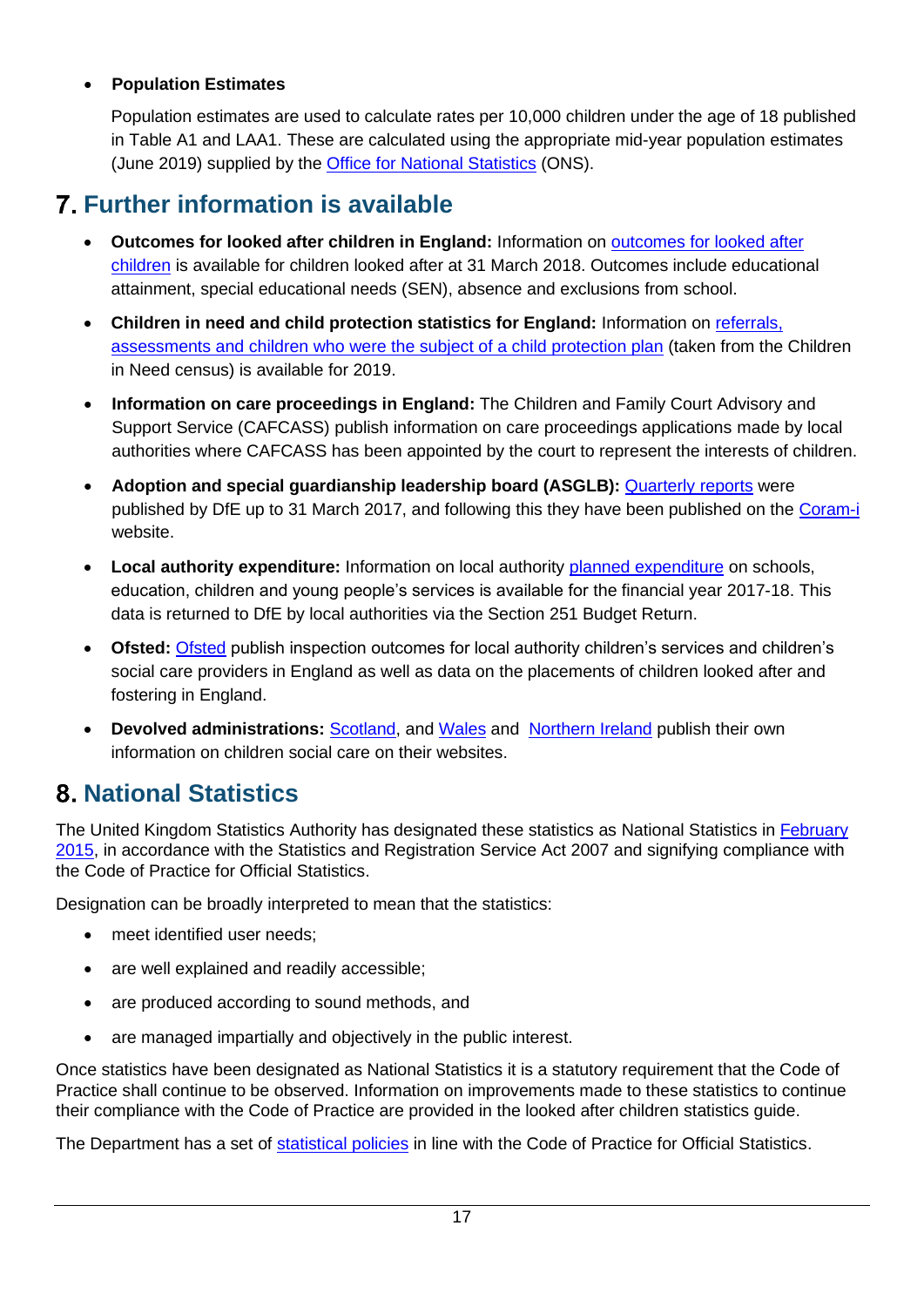# <span id="page-17-0"></span>**Technical information**

A [children looked after statistics guide](https://www.gov.uk/government/publications/looked-after-children-statistics-in-england-guide) accompanies this publication. This provides further information on the data sources, their coverage and quality and explains the methodology used in producing the data, including how it is validated and processed.

# <span id="page-17-1"></span>10. Get in touch

# <span id="page-17-2"></span>**Media enquiries**

Press Office News Desk, Department for Education, Sanctuary Buildings, Great Smith Street, London SW1P 3BT.

Tel: 020 7783 8300

# <span id="page-17-3"></span>**Other enquiries/feedback**

CLA data team, Data Insight and Statistics Division, Department for Education, Level 2, Bishopsgate House, Darlington, DL1 5QE.

Email: [CLA.stats@education.gov.uk](mailto:CLA.stats@education.gov.uk)